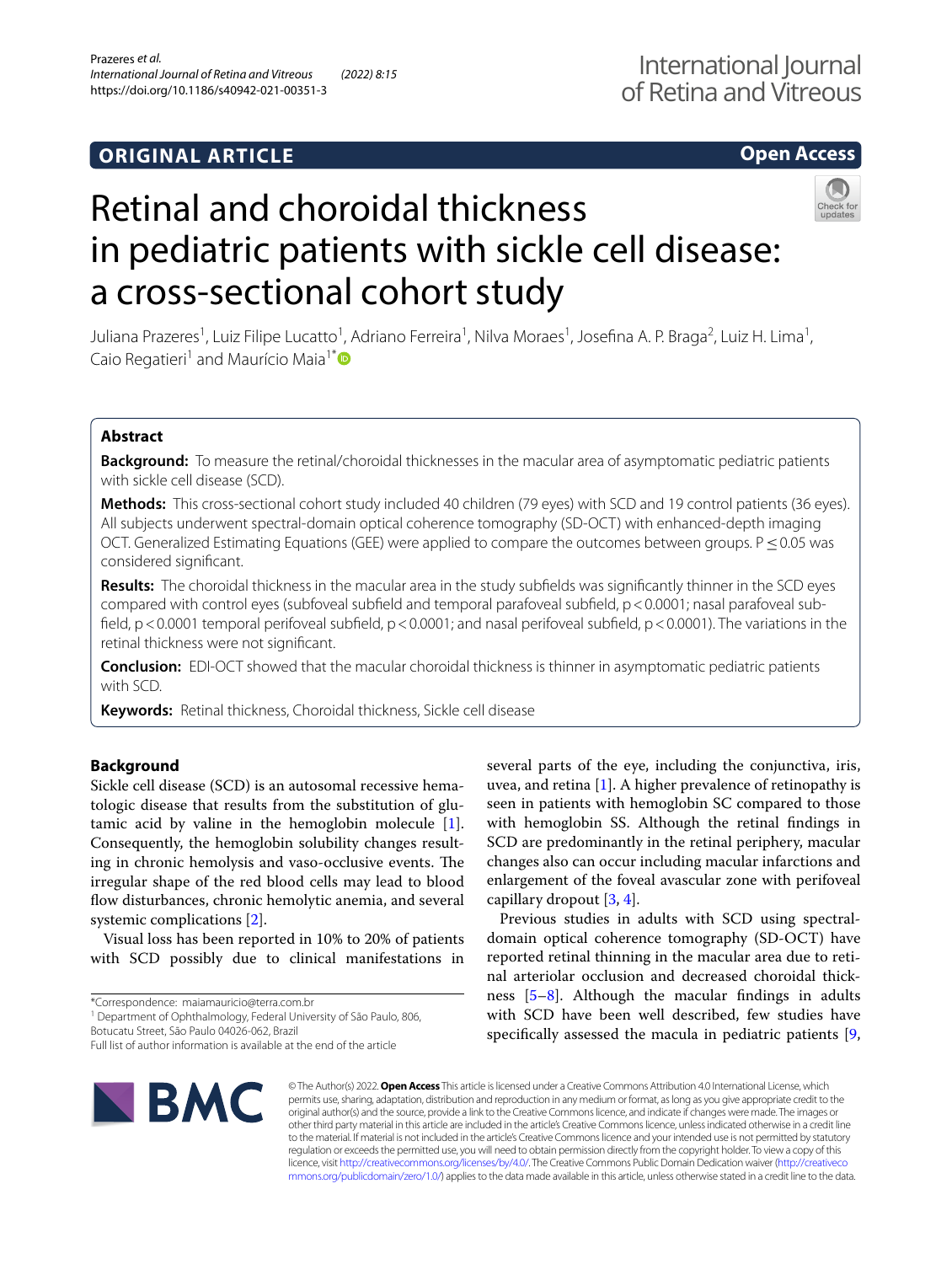[10\]](#page-5-7). These reports showed retinal atrophy with macular thinning and fow voids in both the superfcial and deep retinal capillary plexus. The purpose of this study was to analyze the retinal and choroidal thickness measurements in the macular area of asymptomatic pediatric patients with SCD using SD-OCT. To the best of our knowledge, this is the frst study to evaluate the choroidal thickness in pediatric patients with SCD.

## **Methods**

The institutional review board and ethics committee of Federal University of São Paulo, São Paulo, Brazil, approved this study (Ethics Committee Number, 1529/11), which complied with the tenets of the Declaration of Helsinki.

A retrospective analysis was performed in consecutive asymptomatic pediatric patients with SCD seen in the Department of Ophthalmology of the Federal University of São Paulo, São Paulo, Brazil. The diagnosis of SCD was confrmed by hemoglobin electrophoresis. Patients were excluded who had a best-corrected visual acuity (VA) below 20/20, clinical evidence of maculopathy, epiretinal membranes, a spherical equivalent refractive error exceeding 6 diopters (D) of myopia, amblyopia, lens or vitreous opacity, retinopathy of prematurity, or any systemic condition such as diabetes mellitus, systemic hypertension, or an infectious or autoimmune disease that can cause retinal vascular disease.

All study patients underwent VA measurement using the Snellen chart, slit-lamp biomicroscopy, indirect ophthalmoscopy after pupil dilatation, and fundus photograph (Visucam, Carl Zeiss Meditec, Jena, Germany). The SD-OCT retinal and choroidal images were obtained using the Heidelberg Spectralis (version 1.5.12.0, Heidelberg Engineering, Heidelberg, Germany). Each OCT section was comprised of 100 averaged scans acquired using eye tracking that were taken in a  $5 \times 30$ -degree rectangle including the optic nerve and macula. In addition to conventional OCT scans, the choroid was imaged with the Heidelberg Spectralis using enhanced-depth imaging (EDI). All OCT scans were obtained between 9:00 and 11:00 am. Two examiners performed the measurements independently, and if the diference between their thickness measurements was higher than 15% of the mean of two values, a senior author was consulted.

The retinal measurements were performed according to the thickness map with nine Early Treatment Diabetic Retinopathy Study (ETDRS)-like subfelds displayed. On the ETDRS map, the macula is divided into nine regions with three concentric rings measuring 1 mm (innermost ring), 3 mm (inner ring), and 6 mm in diameter (outer ring) centered on the fovea. The 1-mm innermost ring is the fovea, and the inner 3-mm ring and outer 6-mm ring were divided further into four equal regions, i.e., the central, parafoveal and perifoveal superior, temporal, inferior, and nasal subfields. The macular volume was recorded from the retinal thickness map.

The horizontal and vertical enhanced-depth imaging EDI-OCT crosshair scans centered on the fovea were analyzed. Choroidal imaging was performed as a single line scan, 7.2 mm long, passing directly through the foveal center, using the EDI protocol in the Heidelberg machine. The choroidal thickness was measured perpendicularly from the outer edge of the retinal pigment epithelium to the chorioscleral boundary at fve points: subfoveal, nasal perifoveal  $(500 \mu m)$  nasal to the fovea), nasal perifoveal  $(1000 \mu m)$  nasal to the fovea), temporal perifoveal (500 μm temporal to the fovea), and temporal parafoveal (1000 μm temporal to the fovea) (Fig. [1\)](#page-2-0).

Statistical analysis was performed using the Stata v.14.0 software (Stata Corp., College Station, TX, USA). Frequency tables were used for descriptive analyses. The normality of continuous data was assessed using the Shapiro–Wilk test. The groups were compared in terms of demographic characteristics using the Chi-Square test for categorical variables and the Mann–Whitney test for not normally distributed continuous variables. Considering that individuals contributed with measurements of both eyes, the retinal and choroidal thickness values of those with SCD and controls were compared by Generalized Estimating Equations (GEE) models.  $P < 0.05$  was considered statistically signifcant.

#### **Results**

The study group included 79 eyes of 40 subjects (20 boys, 20 girls; mean age,  $10.05 \pm 3.37$  years). Thirty-six eyes of 19 healthy patients comprised the control group. The mean VA was 20/20, and the mean refractive error was 0.50 D. Hemoglobin SS was observed in 33 patients (82%), SC in six patients (15%), and S-beta thalassemia in one patient (3%). Among the 40 patients with SCD, retinal fndings were observed in 26 eyes (32.9%), i.e., retinal tortuosity in 20 eyes (25.3%), retinal arteriolar narrowing in fve eyes (6.3%) and a black sunburst in one eye (1.27%). No study patients had proliferative SC retinopathy. Table [1](#page-2-1) shows the demographic characteristics of the patients in each group.

The subfoveal choroidal thickness was  $240.78 \pm 21.27$ , and the mean foveal retinal thickness was  $256.39 \pm 20.84$ . Despite the observation of two patients with retinal thinning in the sickle cell anemia group, we found a statistically signifcant increase in retinal thickness in the nasal parafovea ( $p=0.026$ ), inferior parafovea ( $p=0.011$ ), temporal parafovea ( $p=0.036$ ) in the sickle cell anemia group compared to the control group. (Table [2,](#page-3-0) Fig. [2](#page-3-1)). The choroidal thickness measurements decreased in the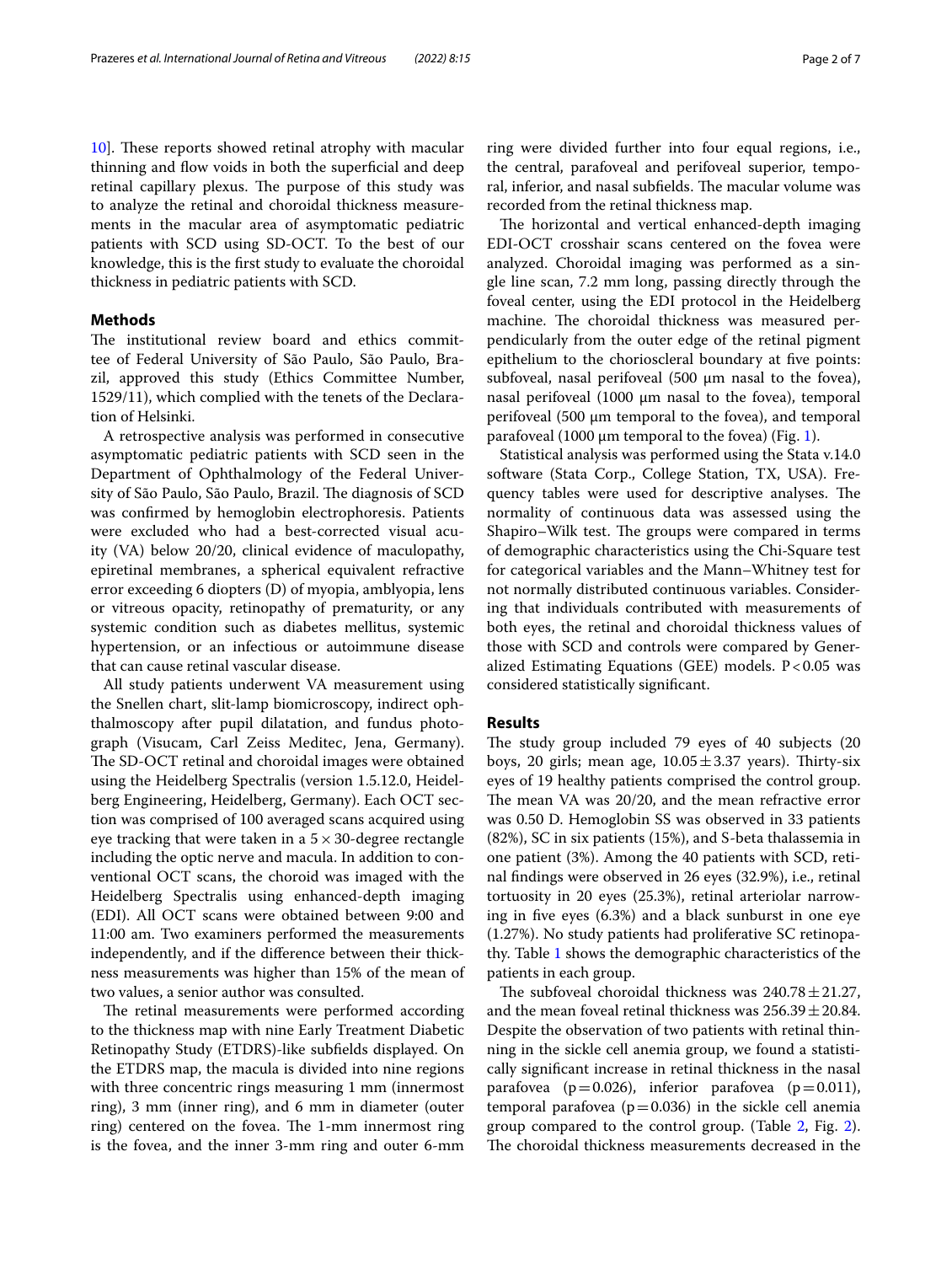

<span id="page-2-0"></span>

<span id="page-2-1"></span>**Table 1** Baseline demographic characteristics of children with SCD and control subjects

|                                                         | SCD                    | Control                        | p value |
|---------------------------------------------------------|------------------------|--------------------------------|---------|
| Sex, no. (%)                                            |                        |                                |         |
| Male                                                    | 20 (50%)               | 10 (52.63%)                    | 0.850   |
| Female                                                  | 20 (50%)               | 9(47.37%)                      |         |
| Age, mean<br>$age \pm standard$ devia-<br>tion (median) | $10.05 \pm 3.37(9.50)$ | $10.53 \pm 3.82$ (9.00) 0.7134 |         |

SCD eyes. Compared with the control eyes, the choroidal thickness measurements in the SCD eyes decreased in the subfovea ( $p < 0.001$ ), temporal parafovea ( $p < 0.001$ ), nasal parafovea (p<0.001), temporal perifovea (p<0.001), and nasal perifovea ( $p < 0.001$ ) (Table [2](#page-3-0), Fig. [3\)](#page-4-0).

When we analyzed the retinal and choroidal thickness values in the patients with SCD according to the status of the retinopathy, no signifcant retinal or choroidal thinning was seen in the subgroups (SCD with retinopathy vs. SCD without retinopathy) (Table [3](#page-4-1)).

### **Discussion**

Although fndings of SC retinopathy are mostly present peripherally, macular changes due to vascular occlusion in SCD have been reported using fuorescein angiography (FA) [[5,](#page-5-4) [11](#page-5-8), [12\]](#page-5-9) electroretinography [[13](#page-5-10)], and histopathology. In the FA studies, the foveal avascular zone was enlarged in patients with SCD. Some studies have reported that macular infarcts can lead to low VA, low foveal sensitivity, and reduced retinal layer thickness on OCT images [\[5](#page-5-4), [6,](#page-5-11) [14](#page-6-0)].

Previous SD-OCT studies in adults with SCD have suggested that areas of macular thinning occur secondary to retinal arteriolar occlusion [\[6](#page-5-11), [7,](#page-5-12) [9\]](#page-5-6). More recent studies have reported subclinical central macular thinning, foveal splaying, and focal macular thinning in about 50% of eyes with SC hemoglobinopathies  $[6, 7]$  $[6, 7]$  $[6, 7]$  $[6, 7]$ . The studies also suggested that central macular splaying/focal thinning may indicate ischemia attributable to vascular occlusions in the capillaries around the fovea.

Since the choroid is a highly vascularized tissue, it is possible that, as in the retina, a vessel occlusive phenomena can occur at the level of the choroid resulting from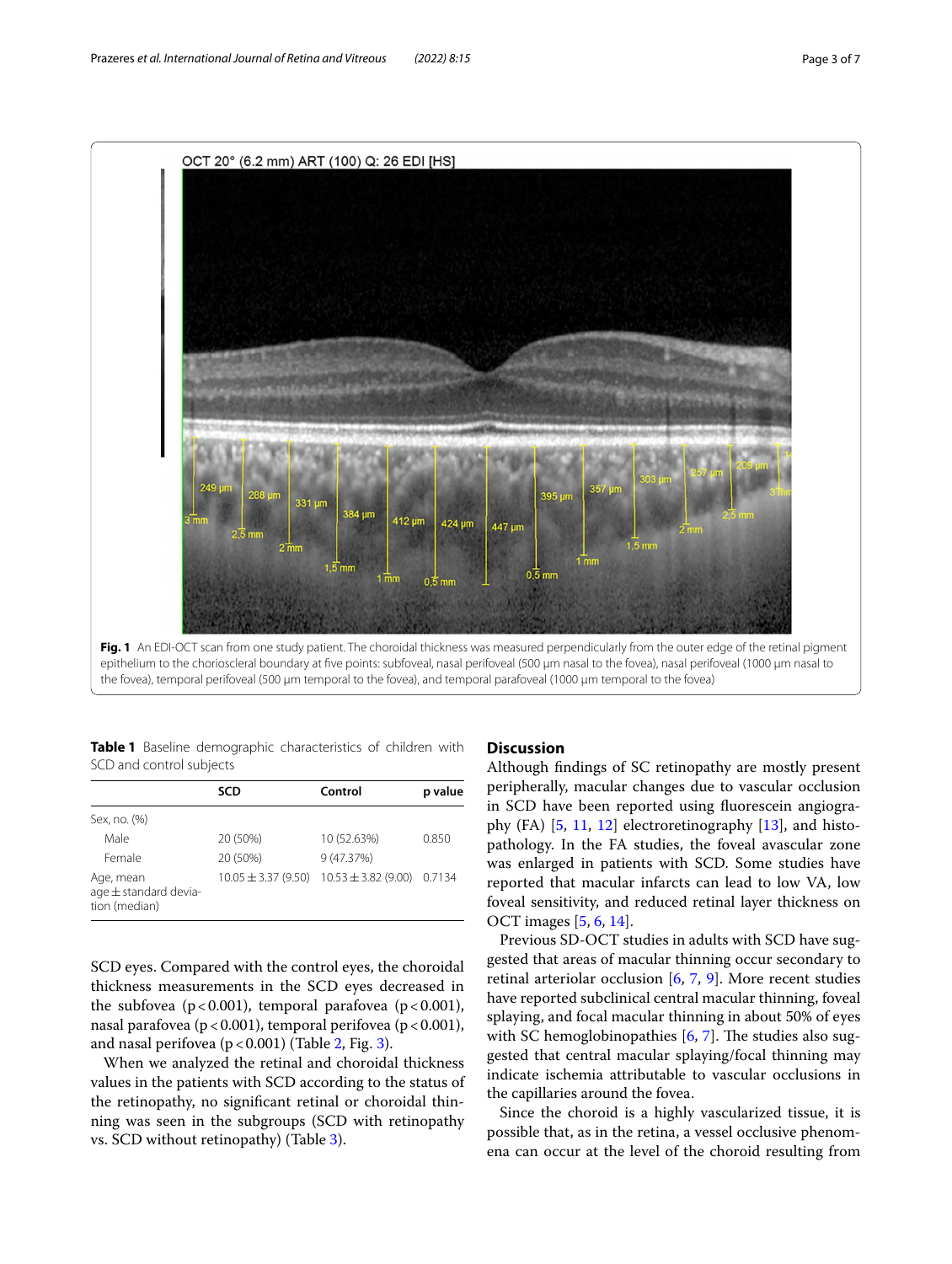|                     | <b>SCD</b>                                     | Control                                        | p value    |
|---------------------|------------------------------------------------|------------------------------------------------|------------|
|                     | Mean $\mu$ m $\pm$ standard deviation (median) | Mean $\mu$ m $\pm$ standard deviation (median) |            |
| Retinal thickness   |                                                |                                                |            |
| Central             | $256.39 \pm 20.84$ (256.00)                    | $254.58 \pm 18.89$ (255.00)                    | 0.748      |
| Superior parafovea  | $344.65 \pm 21.13(344.50)$                     | $340.06 \pm 18.80$ (337.00)                    | 0.378      |
| Nasal parafovea     | $345.58 \pm 17.21$ (343.00)                    | $334.00 \pm 22.24$ (330.00)                    | $0.026*$   |
| Inferior parafovea  | 343.07 ± 14.80 (342.00)                        | $332.28 \pm 18.26$ (331.50)                    | $0.011*$   |
| Temporal parafovea  | $330.83 \pm 16.02$ (331.00)                    | $322.14 \pm 15.89$ (320.00)                    | $0.036*$   |
| Superior perifovea  | $317.73 \pm 13.24 (316.00)$                    | $311.18 \pm 21.20$ (305.00)                    | 0.285      |
| Nasal perifovea     | $326.05 \pm 15.06$ (325.00)                    | $319.75 \pm 19.14 (318.50)$                    | 0.193      |
| Inferior perifovea  | $309.41 \pm 17.15 (307.00)$                    | $300.96 \pm 17.18$ (299.00)                    | 0.075      |
| Temporal perifovea  | $293.24 \pm 11.09$ (292.00)                    | $291.60 \pm 23.13$ (286.00)                    | 0.733      |
| Choroidal thickness |                                                |                                                |            |
| Subfovea            | $240.78 \pm 21.27$ (238.00)                    | $275.87 \pm 41.14$ (262.50)                    | $< 0.001*$ |
| Temporal parafovea  | $231.08 \pm 21.01$ (230.00)                    | $266.16 \pm 43.43$ (255.00)                    | $< 0.001*$ |
| Nasal parafovea     | $224.52 \pm 17.97$ (224.00)                    | $251.44 \pm 40.92$ (236.00)                    | $< 0.001*$ |
| Temporal perifovea  | $220.15 \pm 30.47$ (212.00)                    | $247.28 \pm 47.18$ (228.00)                    | $< 0.001*$ |
| Nasal perifovea     | $202.36 \pm 17.53$ (200.00)                    | $220.69 \pm 39.94$ (214.50)                    | $< 0.001*$ |

<span id="page-3-0"></span>**Table 2** Comparison of SD-OCT retinal and choroidal thickness subfeld measurements in the SCD and control groups

*\** p<0.05 is signifcant



<span id="page-3-1"></span>the irregularly shaped red cells. FA, indocyanine green angiography, and ultrasonography do not visualize the choroid completely. Swept-source OCT and EDI-OCT facilitate better visualization of the choroidal anatomy. This noninvasive tool is useful to evaluate the choroidal thickness and indirectly detect choroidal changes in pathologic states such as choroidal capillary non-perfusion due to subclinical embolic events [[8\]](#page-5-5). Mathew et al. [[8\]](#page-5-5) reported signifcant choroidal thinning in adults with SCD in contrast to discrete areas of retinal thinning. The investigators did not fnd a correlation between choroidal thinning and areas of macular thinning and suggested that macular microarteriolar occlusions are independent of changes in the choroidal circulation [[8](#page-5-5)].

In the current study, EDI-OCT showed that the macular choroidal thickness is thinner in pediatric patients with SCD. The choroidal thickness in these patients was not correlated with age and was not the normal choroidal thickness seen in the normal control eyes. However, the current study did not identify signifcant retinal thinning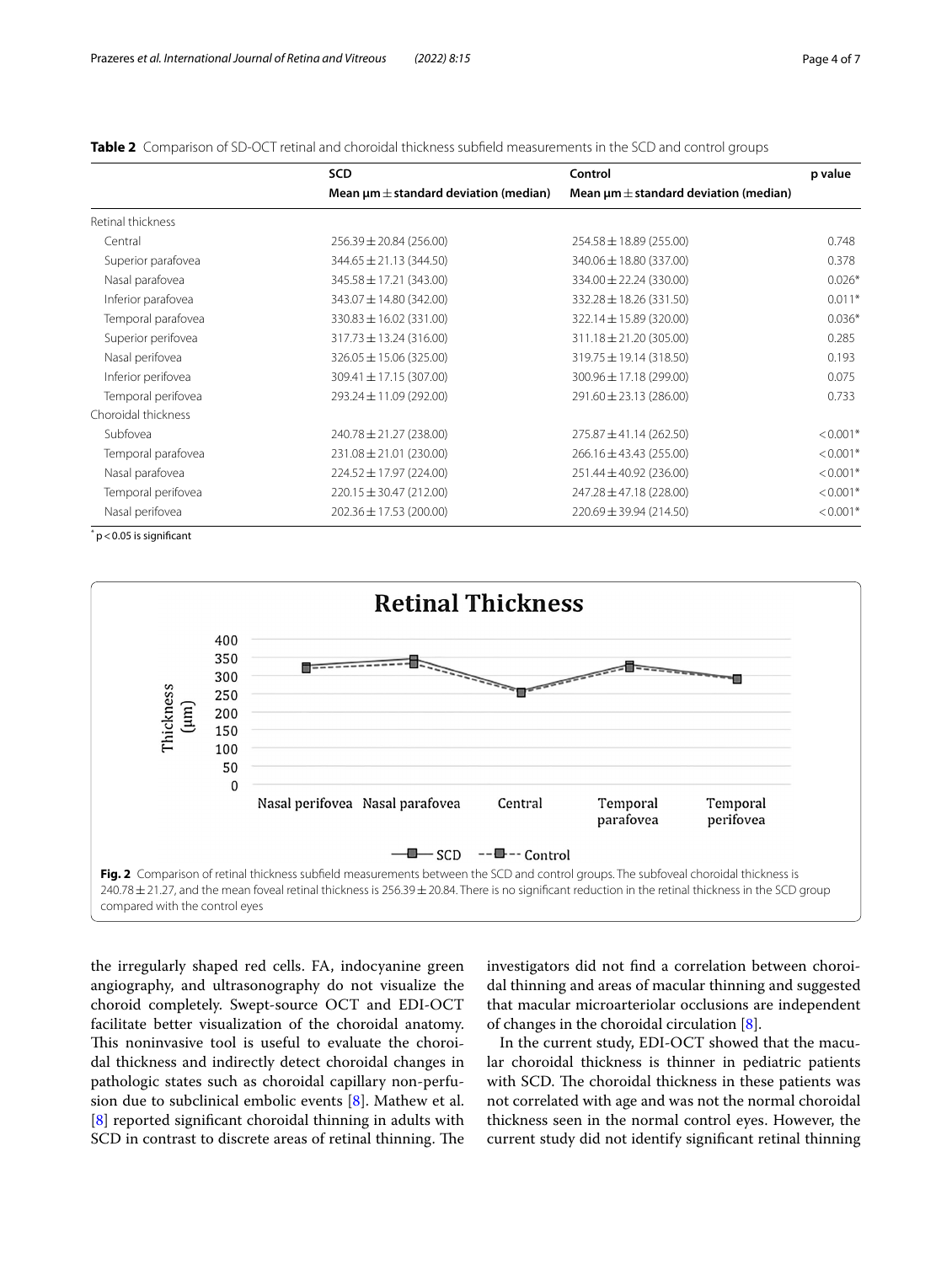

<span id="page-4-1"></span><span id="page-4-0"></span>**Table 3** Comparison of retinal and choroidal thickness measurements using EDI-OCT in patients with SCD with and without retinopathy

|                     | <b>SCD with retinopathy</b><br>Mean $\mu$ m $\pm$ standard deviation (median) | SCD without retinopathy<br>Mean $\mu$ m $\pm$ standard deviation (median) | p value  |
|---------------------|-------------------------------------------------------------------------------|---------------------------------------------------------------------------|----------|
| Retinal thickness   |                                                                               |                                                                           |          |
| Central             | $253.00 \pm 23.39$ (256.00)                                                   | $258.15 \pm 19.40$ (256.00)                                               | 0.665    |
| Superior parafovea  | $347.48 \pm 30.20$ (346.00)                                                   | $343.16 \pm 14.37$ (344.00)                                               | 0.423    |
| Nasal parafovea     | $348.52 \pm 22.39$ (346.00)                                                   | $344.06 \pm 13.79$ (343.00)                                               | 0.298    |
| Inferior parafovea  | $345.26 \pm 19.94$ (344.00)                                                   | $341.94 \pm 11.33(341.50)$                                                | 0.313    |
| Temporal parafovea  | $332.11 \pm 18.60$ (331.00)                                                   | $330.17 \pm 14.66$ (329.00)                                               | 0.688    |
| Superior perifovea  | $323.26 \pm 13.12$ (320.00)                                                   | $314.84 \pm 12.49$ (314.50)                                               | $0.029*$ |
| Nasal perifovea     | $330.11 \pm 18.58$ (329.00)                                                   | $323.94 \pm 12.55$ (325.00)                                               | 0.636    |
| Inferior perifovea  | $313.36 \pm 17.04$ (313.00)                                                   | $307.26 \pm 17.00$ (303.50)                                               | 0.356    |
| Temporal perifovea  | 297.44 ± 11.97 (294.00)                                                       | $291.06 \pm 10.04$ (289.00)                                               | 0.058    |
| Choroidal thickness |                                                                               |                                                                           |          |
| Fovea               | $237.50 \pm 17.86$ (235.50)                                                   | $242.46 \pm 22.85$ (240.00)                                               | 0.391    |
| Temporal parafovea  | $230.45 \pm 17.18$ (230.00)                                                   | $231.41 \pm 22.93$ (229.00)                                               | 0.854    |
| Nasal parafovea     | 224.40 ± 16.03 (225.00)                                                       | 224.59 ± 19.09 (222.00)                                                   | 0.979    |
| Temporal perifovea  | $228.70 \pm 34.87$ (214.00)                                                   | $215.77 \pm 27.40$ (210.00)                                               | 0.108    |
| Nasal perifovea     | $202.80 \pm 16.62$ (199.00)                                                   | $202.13 \pm 18.18$ (200.00)                                               | 0.953    |

 $*$ p < 0.05 is significant

in the nine ETDRS subfelds compared with the control group. Retinal thinning was seen in only two patients with SCD. Some authors have reported that the choriocapilar is more sensitive to the efects of hypoxic or ischemic diseases than other ocular components, which may be explained by the lobular arrangement and larger volume of the choroidal vasculature [\[8](#page-5-5), [15\]](#page-6-1). Choroidal thinning can occur due to sickling of red blood cells and subsequent reduction in choriocapillar blood flow.

Reports that included both adults and children with SCD showed decreased macular thickness, which was more prominent in the temporal macula. A large series of adults with SCD reported a prevalence of 43% of eyes with discrete areas of macular thinning on fovea-centered SD-OCT [[8\]](#page-5-5). Martin et al. reported areas of temporal retinal thinning in 38% of eyes and suggested that retinal thinning may occur early in the disease course [[9](#page-5-6)]. Pahl et al. [\[10\]](#page-5-7) evaluated 24 eyes of adolescents with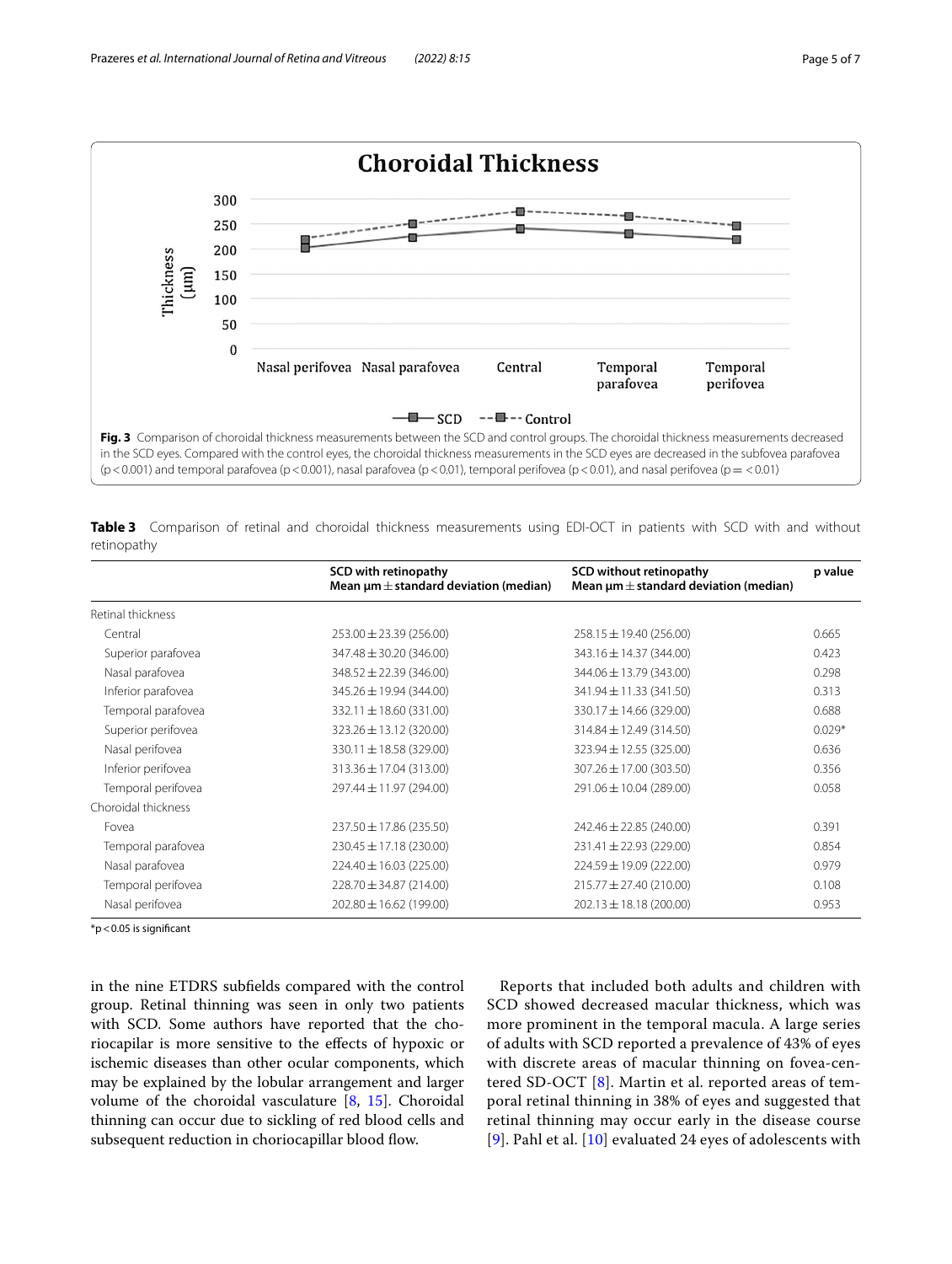SCD aged 10 to 19 years and reported macular thinning and flow abnormalities on OCT angiography (OCTA) images. In contrast, Ong et al. observed less dense vasculature on the OCTA images but with similar retinal thickness compared with an age- and race-matched control group and suggested that the microvascular abnormalities may precede the structural retinal thinning [\[16](#page-6-2)]. Unlike previous studies, our study showed an increase in retinal thickness in asymptomatic children with sickle cell anemia, which may suggest that retinal thinning occurs at a later stage of the disease.

Despite the normal retinal thickness in the study eyes, we found choroidal thinning in pediatric patients with SCD. Our results suggested that choroidal thinning may precede the retinal thinning in asymptomatic children with SCD, possibly due to the earlier sickling in the choroidal vessels as a result of slower vascular flow.

Ideally, SCD retinopathy should be diagnosed before the proliferative stage develops, since patients may experience visual loss due to macular microinfarcts during the non-proliferative stage. Because patients with SCD begin to exhibit evidence of proliferative retinopathy around 10 years of age, pediatric patients with SCD should be referred to an ophthalmologist as soon as possible [[17\]](#page-6-3).

The current study had some limitations. In addition to its retrospective design and small number of study eyes, the choroidal thickness measurements were performed manually. Another limitation is a single choroidal measurement for a constantly changing structure. We performed a single measurement because it is an exam that requires the child's cooperation. To minimize this efect of daily variation, we performed all exams between 9 and 11 am.

In conclusion, the current study showed that the choroid was signifcantly thinner in the macular area of pediatric patients with SCD, which may be related to the choroidal microvasculature changes that precede retinal thinning.

#### **Abbreviations**

SCD: Sickle cell disease; SD-OCT: Spectral-domain optical coherence tomography; VA: Visual acuity; D: Diopters; ETDRS: Early Treatment Diabetic Retinopathy Study; FA: Fluorescein angiography; EDI-OCT: Enhanced-depth imaging optical coherence tomography; OCTA: Optical coherence tomography angiography.

#### **Acknowledgements**

Not applicable.

#### **Authors' contributions**

JP and NM participated in study elaboration, clinical evaluation, interpretation of data, coordination and helped to draft the manuscript. JAPB analyzed and evaluated the patient data regarding sicke cell disease. LFL, AF, CR participated in study design and helped to draft the manuscript. LHL and MM participated in coordination, interpretation of data, study design and helped to draft the manuscript. All authors read and approved the fnal manuscript.

#### **Funding**

The authors received no fnancial support for the research, authorship, and/or publication of this article.

#### **Availability of data and materials**

The datasets used and/or analysed during the current study are available from the corresponding author on reasonable request.

#### **Declarations**

#### **Ethics approval and consent to participate**

The institutional review board and ethics committee of Federal University of São Paulo, São Paulo, Brazil, approved this study and all patients parents or legal guardian provided informed consent after adequate study explanation.

#### **Consent for publication** Not applicable.

#### **Competing interests**

The authors declare that they have no competing interests.

#### **Author details**

<sup>1</sup> Department of Ophthalmology, Federal University of São Paulo, 806, Botucatu Street, São Paulo 04026-062, Brazil. <sup>2</sup> Department of Pediatrics, Federal University of São Paulo, São Paulo, Brazil.

Received: 23 June 2021 Accepted: 17 December 2021 Published online: 04 March 2022

#### **References**

- <span id="page-5-0"></span>1. Fadugbagbe AO, Gurgel RQ, Mendonça CQ, Cipolotti R, Dos Santos AM, Cuevas LE. Ocular manifestations of sickle cell disease. Ann Trop Paediatr. 2010;30:19–26.
- <span id="page-5-1"></span>2. Reynolds SA, Besada E, Winter-Corella C. Retinopathy in patients with sickle cell trait. Optometry. 2007;78:582–7.
- <span id="page-5-2"></span>3. Moriarty BJ, Acheson RW, Condon PI, Serjeant GR. Patterns of visual loss in untreated sickle cell retinopathy. Eye. 1988;2:330–5.
- <span id="page-5-3"></span>4. Elagouz M, Jyothi S, Gupta B, Sivaprasad S. Sickle cell disease and the eye: old and new concepts. Surv Ophthalmol. 2010;55:359–77.
- <span id="page-5-4"></span>5. Witkin AJ, Rogers AH, Ko TH, Fujimoto JG, Schuman JS, Duker JS. Optical coherence tomography demonstration of macular infarction in sickle cell retinopathy. Arch Ophthalmol. 2006;124:746–7.
- <span id="page-5-11"></span>6. Chow CC, Genead MA, Anastasakis A, Chau FY, Fishman GA, Lim JI. Structural and functional correlation in sickle cell retinopathy using spectral-domain optical coherence tomography and scanning laser ophthalmoscope microperimetry. Am J Ophthalmol. 2011;152:704–11.
- <span id="page-5-12"></span>7. Hoang QV, Chau FY, Shahidi M, Lim JI. Central macular splaying and outer retinal thinning in asymptomatic sickle cell patients by spectral-domain optical coherence tomography. Am J Ophthalmol. 2011;151:990–4.
- <span id="page-5-5"></span>8. Mathew R, Bafq R, Ramu J, Pearce E, Richardson M, Drasar E, et al. Spectral domain optical coherence tomography in patients with sickle cell disease. Br J Ophthalmol. 2015;99:967–72.
- <span id="page-5-6"></span>9. Martin GC, Albuisson E, Brousse V, de Montalembert M, Bremond-Gignac D, Robert MP. Paramacular temporal atrophy in sickle cell disease occurs early in childhood. Br J Ophthalmol. 2019;103:906–10.
- <span id="page-5-7"></span>10. Pahl DA, Green NS, Bhatia M, Lee M, Chang JS, Licuri M, et al. Optical coherence tomography angiography and ultra-widefeld fuorescein angiography for early detection of adolescent sickle retinopathy. Am J Ophthalmol. 2017;183:91–8.
- <span id="page-5-8"></span>11. Asdourian GK, Nagpal KC, Busse B, Goldbaum M, Rabb MF, Goldberg MF, et al. Macular and perimacular vascular remodelling sickling haemoglobinopathies. Br J Ophthalmol. 1976;60:431–53.
- <span id="page-5-9"></span>12. Sanders RJ, Brown GC, Rosenstein RB, Magargal L. Foveal avascular zone diameter and sickle cell disease. Arch Ophthalmol. 1991;109:812–5.
- <span id="page-5-10"></span>13. Cusick M, Toma HS, Hwang TS, Brown JC, Miller NR, Adams NA. Binasal visual feld defects from simultaneous bilateral retinal infarctions in sickle cell disease. Am J Ophthalmol. 2007;143:893–6.